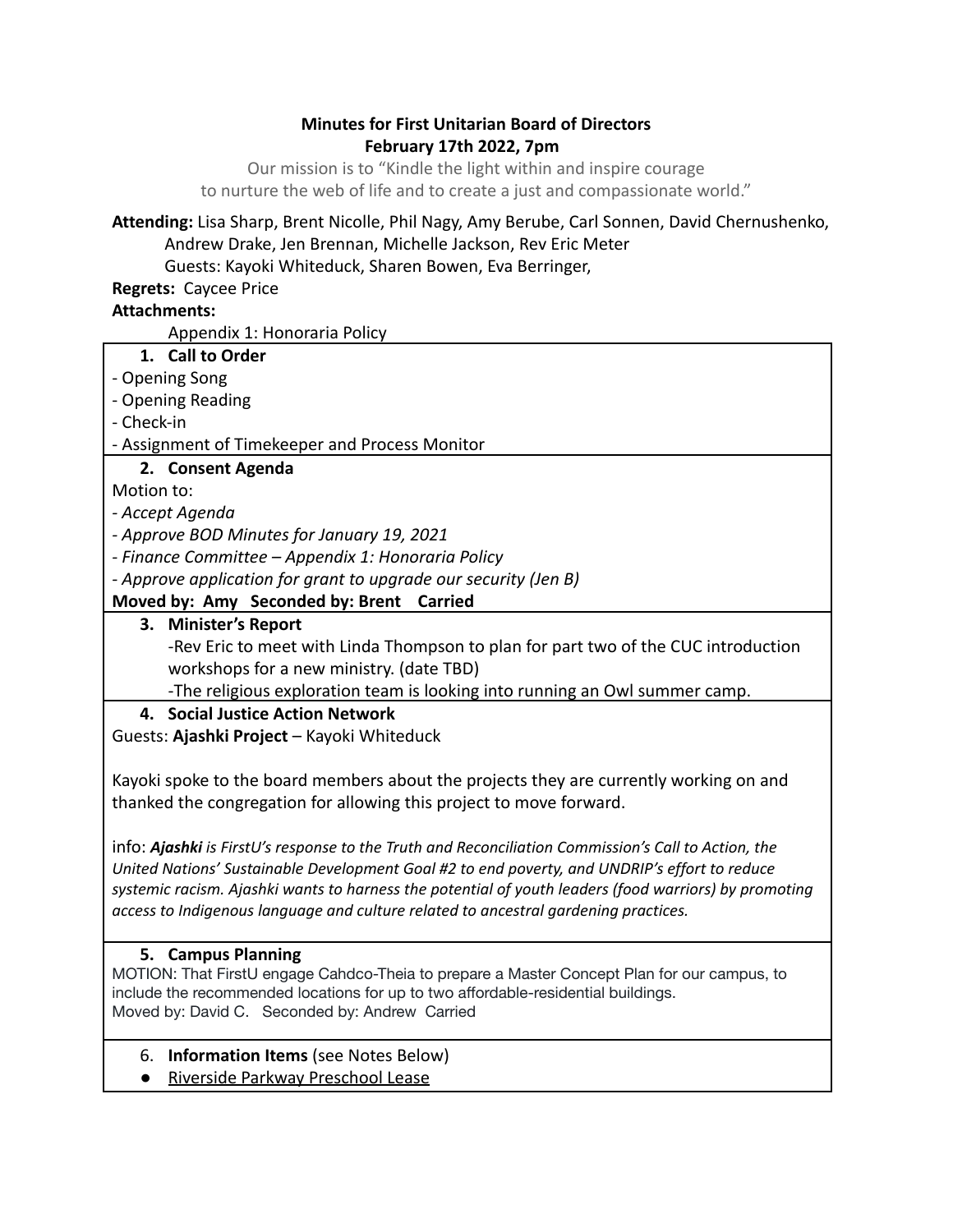*Terry and Lisa are currently in negotiations to extend RPPC's lease in interest of campus development.*

● Unitarian House Lease Negotiation

*Unitarian House has sent a proposal to us for their new lease. Lisa and Bill Van Iterson have been drafting a counter proposal for Unitarian House lease. Board should expect to see it in the next few weeks.*

● AGM date: request to move to June 5 or 12?

*Campus Planning Committee has requested we move the AGM. After some discussion and audit constraints, that the AGM will need to stay on the original date and we will have a special meeting to approve the site plan in early June with the AGM continuing to be on May 1st.*

● Environmental Action Group - Climate March: March 25

## **7. First U Future (Discussion)**

The board had a short discussion about how to make first Unitarian effectively use their resources and person power.

### **a. Downsizing our Structure**

-Volunteer first U database. Make sure we are aware of all members skillsets and utilize all members talents and resources.

-less more streamlined groups would be helpful as it would allow for more inclusion

-realise that we may need to downsize our expectation for space requirements and how we use the spaces we have.

-we need to remember why we are here, it is a spiritual group and we need to make sure we demonstrating why we are here

-Keep in mind which age groups are willing and available to take over leadership roles.

## **b. Outreach and Growth**

-make sure that people are aware about what Unitarianism is all about (via Open doors Ottawa and a raffle via the Fall Fair)

-Make sure people are aware of the activities that are happening in the church

and

that newcomers or friends are also welcome.

-partner other like minded religious outreach groups to support our programming with less popular smaller demographics (youth, RE, OWL)

-campus ministry seems like a good idea for attracting members

## 8. **Closing:**

Next regular Board Meeting: Wed March 23, 2022 7pm.

Upcoming board announcements roster:

| Feb 20 Andrew | Mar 13 Caycee | Apr 3 Phil | Apr 24 Brent |
|---------------|---------------|------------|--------------|
| Feb 27 Brent  | Mar 20 David  | Apr 10 Amy | May 1 Carl   |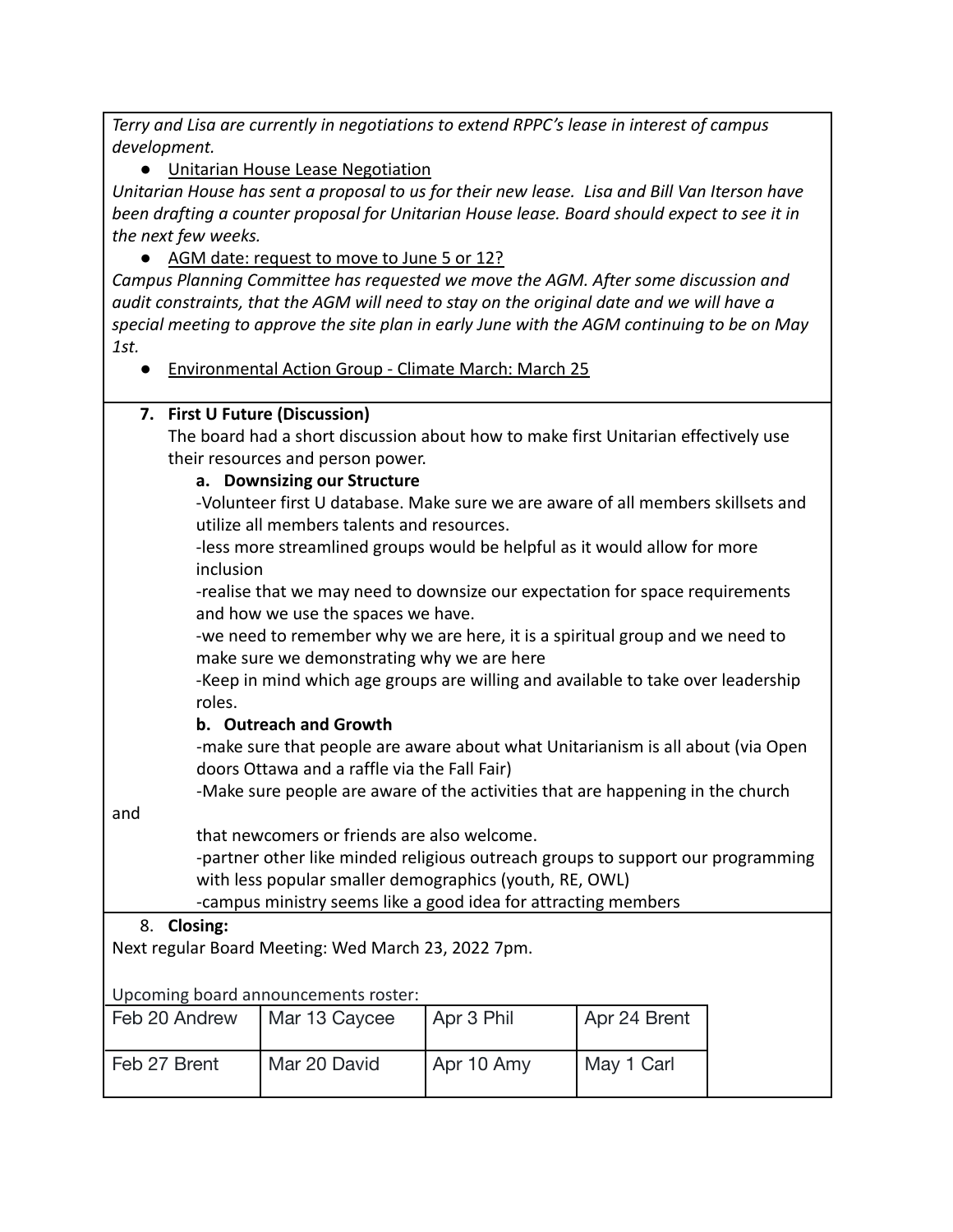| Mar 6 Carl                 |                 | Mar 27 Lisa  |            | Apr 17 Andrew |        |  |  |
|----------------------------|-----------------|--------------|------------|---------------|--------|--|--|
| <b>Readings and songs:</b> |                 |              |            |               |        |  |  |
|                            | <b>March</b>    | <b>April</b> | <b>May</b> |               | June   |  |  |
| Opening<br>Reading         | Phil            | Brent        | Caycee     |               | Lisa   |  |  |
| <b>Opening Song</b>        | Andrew          | Amy          | David      |               | Phil   |  |  |
| <b>Closing Reading</b>     | <b>Rev Eric</b> | Lisa         | Brent      |               | Andrew |  |  |
|                            |                 |              |            |               |        |  |  |
|                            |                 |              |            |               |        |  |  |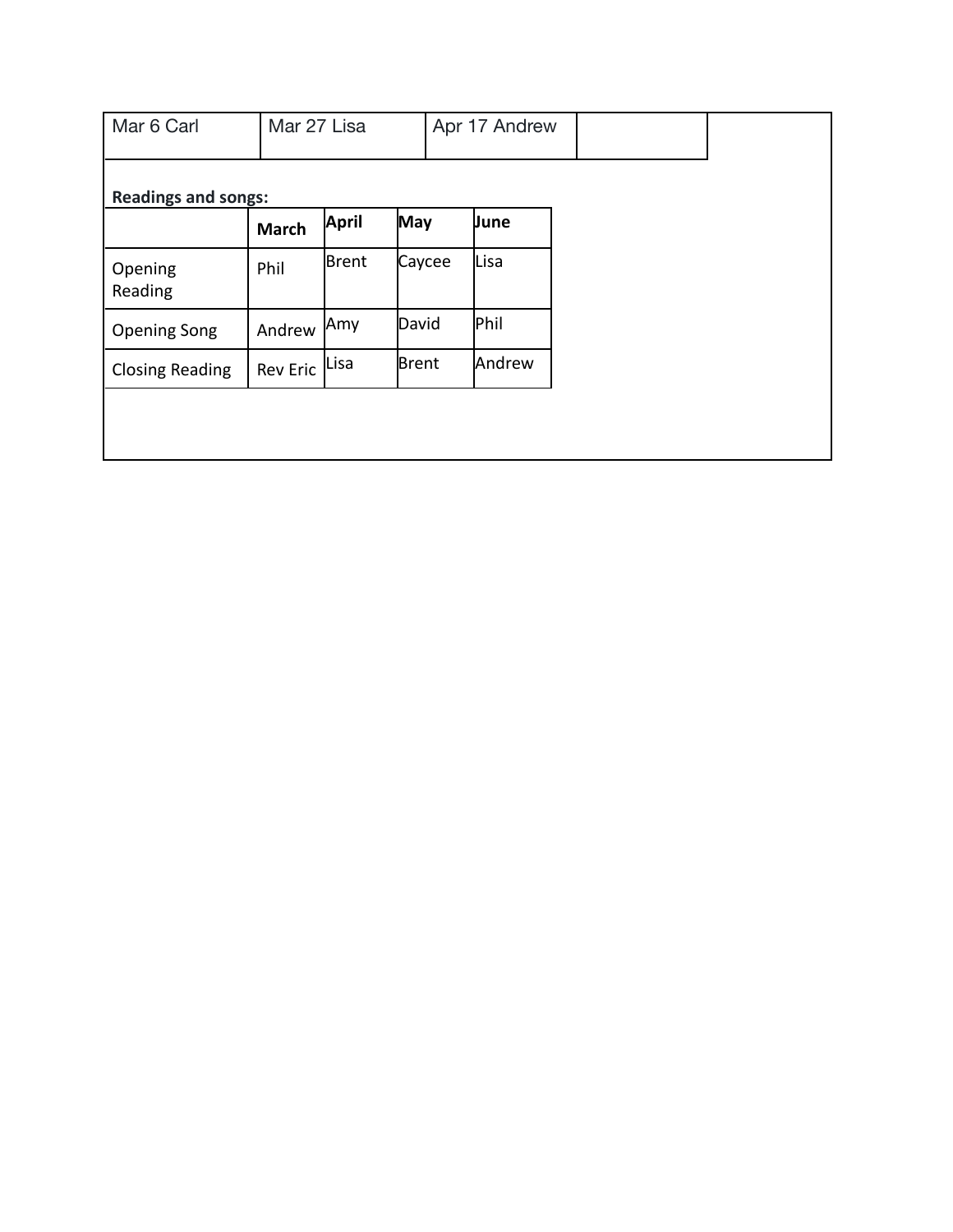### FP-16: **HONORARIA AND RELATED EXPENSES**

### **POLICY STATEMENT AND RATIONALE**

An honorarium is a voluntary payment made to a person, as opposed to a business, for services for which fees are not legally or traditionally required. An honorarium is typically used in appreciation of services but also may be used to help cover costs for volunteers or guest speakers. If a speaker/participant is hired under contract*,* they do not fall under the guidelines for Honoraria.

The purpose of this policy is to provide a consistent application of the framework and guidelines when offering an Honorarium.

### **POLICY DETAILS**

At FirstU, monetary honoraria may range from \$100-\$300 CAD depending on status of the individual and duration or difficulty of the service provided. Honoraria above this range may be approved on an exceptions basis (see Authorities). Honoraria expectations need to be established before an event. Where Honorarium payments may be considered by CRA as taxable income, T4A slips may be issued at year-end. Please consult the Finance and HR Manager for more information.

Factors for consideration in paying honoraria:

- Individuals of similar professions, specialities, and types of organizations should generally get the same amount.
- Honoraria for Ministers will follow UU Minister Association guidelines.
- With groups, a group rate should be negotiated that is less than the sum of individual honoraria for all members.
- Anticipated ongoing meetings should have agreement on expectations for compensation.
- Alternative or additional types of honoraria might include:
	- o A gift (e.g. tobacco) for indigenous persons or funds raised from an audience directed toward the guest's affiliated charity or charity of choice. See Indigenous Protocols guidelines (Addendum B) as needed.
	- o Purchase of guest's books/ paintings, etc. in general, or from a specific location if the item there is special for some reason i.e. not promoting the location but the item.
	- o Free-will donation at an in-person event for the church and/or to the registered charity associated with the guest.
	- o Charity gift card (e.g. for Canada Helps) to allow speaker to make donation to their charity of choice.
- Monies collected at FirstU events are to follow FirstU protocols (consult the Finance and HR Manager with questions). FirstU will assist with collecting monies to be directed to registered charities. In all other instances, the FirstU organizer may permit the provision of an email or address for participants who wish to individually donate to an organization.
- For guests coming from outside the greater Ottawa area, some travel expenses may be covered (See 6-11 below under Process).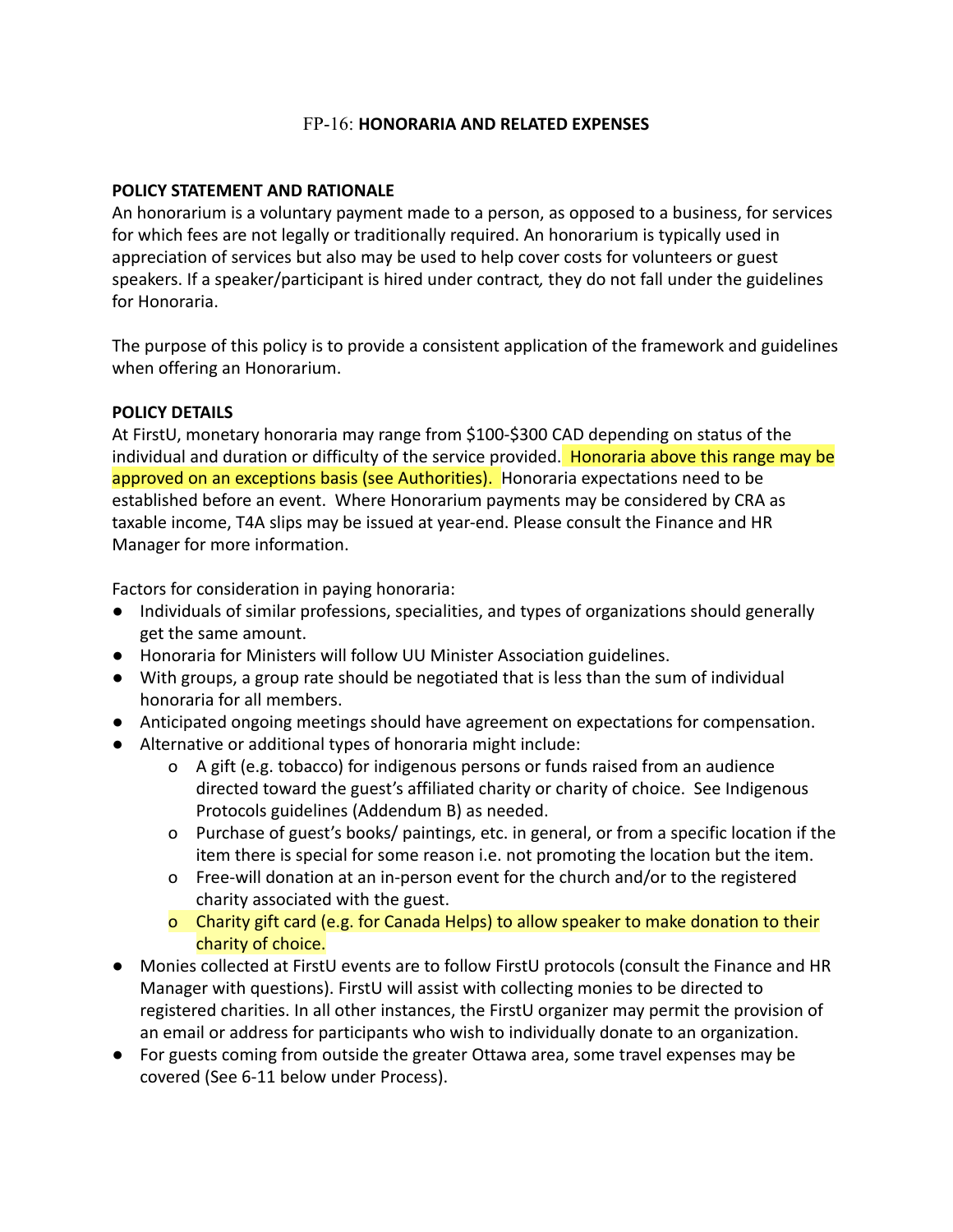Ministers will be remunerated per Unitarian Universalist Ministers' Association (UUMA) guidelines. (See Addendum A for 2020 rates).

The monetary range for honoraria may be reviewed and updated as needed to reflect inflation and speakers' expectations (see Authorities).

### **PROCESS**

- 1. Determine the budget prior to an invitation, whether in one budget line or shared with others. Consult the SJAN (Social Justice Action Network) Finance Officer or FirstU Finance and HR Manager about what special funds may be available to cover a specific speaker's topic (e.g. Holtom lecture). They may also be consulted for the procedures for other forms of compensation.
- 2. Ensure that the invitee and topic meet FirstU's Public Policy, Dialogue & Development Activities (PPDDA) Policy & CRA limitations for charities. The Finance and HR Manager may assist with questions.
- 3. Identify one person as the main contact person for all aspects of the engagement from travel arrangements, to meeting them at the site of the engagement, to payment. This contact person is to inform the Finance and HR Manager, via the SRCT Finance Officer, of all financial activities or expectations. If multiple people need to be involved, the main contact should advise the invitee of the different people and why.
- 4. Determine with the invitee early in the conversation what the honorarium and other expenses (e.g. travel) reimbursement will be, including if the invitee has specific fees or payment guidelines. To ensure mutual understanding and in case the amount is taxable, it is advised to a have written record, using a claim form signed by the invitee and the authorizing person. This would be dated and submitted to the Finance and HR Manager via the SRCT Finance Officer after the event.
- 5. Avoid add-ons. When the speaker arrives, stick to what was agreed to. D o not add any other speaking expectations if it was not agreed to prior to the event.

### **For invitees outside the Greater Ottawa area**

Note: This is an extract from policy FP-10 TRAVEL EXPENSES.

- 6. The Finance and HR Manager will provide current Standard rates for allowable travel and accommodation expenses.
- 7. Provide reasonable accommodations. Most speakers do not like to stay in homes but prefer the freedom and privacy of being in a hotel.
- 8. Cover all allowable travel expenses as required, being clear on the level of reimbursement such as coach fare instead of first class.
- 9. Allowable expenses can include.
	- a) Travel, food, parking, public transit and accommodation.
	- b) Telephone charges for FirstU– related calls and teleconferences including zoom.
	- c) Expenses for copying training materials.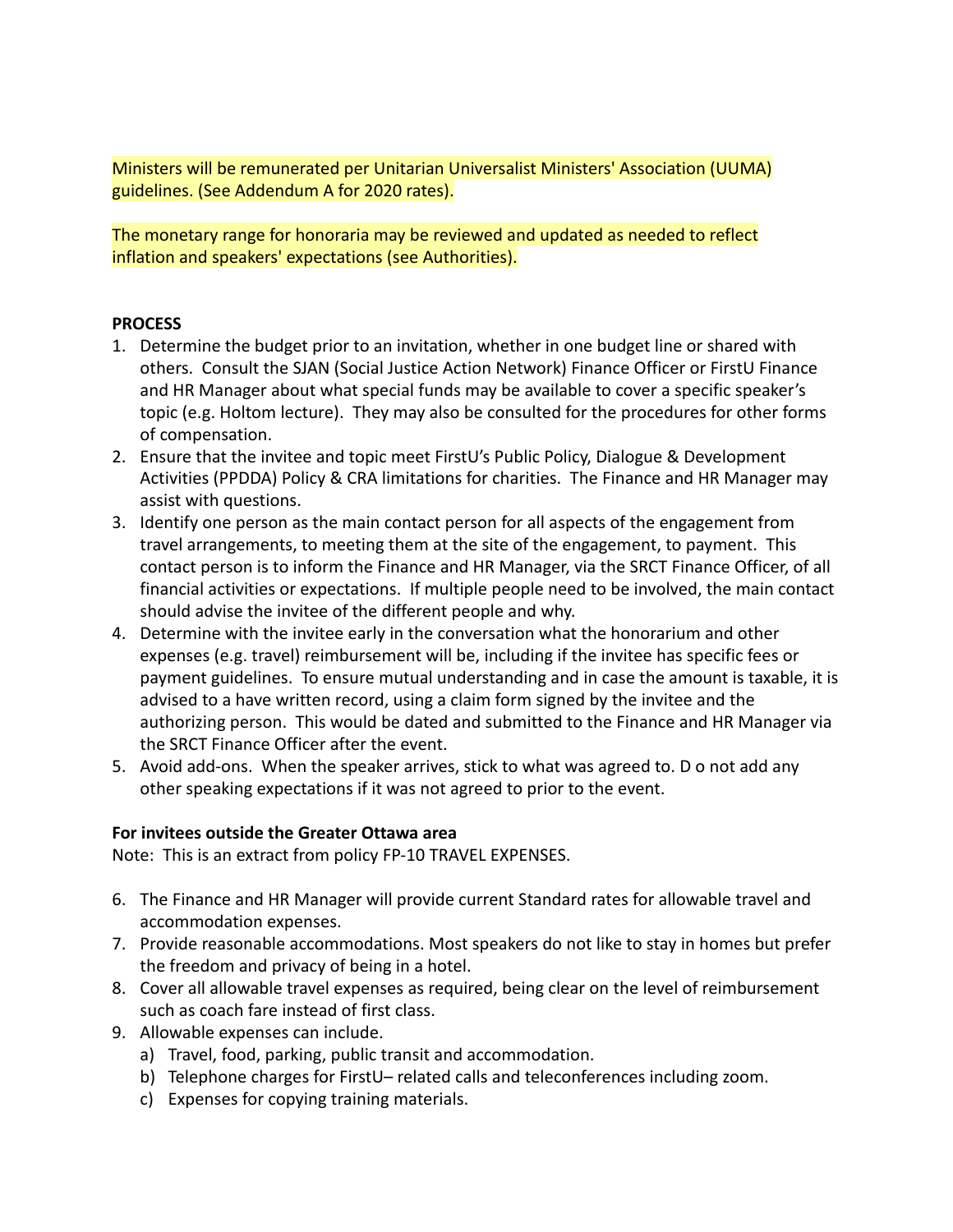- 10. Inadmissible expenses include:
	- a) Alcohol and other recreational products.
	- b) Personal toiletries or medication.
	- c) Fines for traffic or parking violations.
	- d) Extra cost associated with travelling with a spouse and family members.
	- e) Extra costs incurred to change travel arrangement due to personal circumstances.
- 11. Requests for reimbursement should be submitted to the Finance and HR Manager within 30 days of the event by the FirstU organizer.
- 12. When submitting expense claims, the following guidelines should be respected:
	- a) To be reimbursed, expenses must be claimed by the FirstU organizer on reimbursement forms provided by the FirstU office. The claim must be supplemented by original receipts (electronic or hard copy); copies of personal phone bills and charge card statements may also be submitted.
	- b) Where no receipt is available, such as for automobile mileage, parking meters, or urban mass transit, a written explanation/record of the expenses will be provided.

### **AUTHORITIES:**

Honoraria of \$100 will normally be offered for Sunday Forums, Earth Speaks, Lectures and presentations not supported by a special fund, and Non-Minister Sunday Sermon Guests. Honoraria exceeding this amount but within the established range for these or other events, if not already approved in the annual work plan, should be brought to the SJAN to discuss special circumstances, or to the Minister with regard to Sunday Sermon guests or speakers for events that do not fall under SJAN. Honoraria above the established range may be approved on an exceptions basis by the SJAN for events/speakers sponsored by SJAN action groups, or by the Minister for those sponsored by other teams. The SJAN Financial Officer and/or Finance and HR Manager should be consulted when desired honoraria or fees are beyond the sponsoring group's current budget.

**WHO DRAFTED THIS POLICY:** Sherri Watson, Chair, Social Responsibility Coordinating Team with input from Kathy Yach, Reverend Patricia Guthmann Haresch

**WHO WAS CONSULTED IN THE DRAFTING OF THIS POLICY:** Finance and HR Manager, Finance Committee, Governance Committee.

**WHO IS RESPONSIBLE TO REVIEW/UPDATE OR AMEND THIS POLICY:** Finance Committee

**WHO APPROVES THIS POLICY AND ITS AMENDMENTS:** Board

#### **DATE OF INITIAL APPROVAL:**

#### **REVISION HISTORY**

| <b>Revision Date</b> | Version    | Comment                  |
|----------------------|------------|--------------------------|
| 21-04-06             | 21-05-04   | Finance Committee edits  |
| 2021-08-27           | 2021-08-27 | Initial Governance Edits |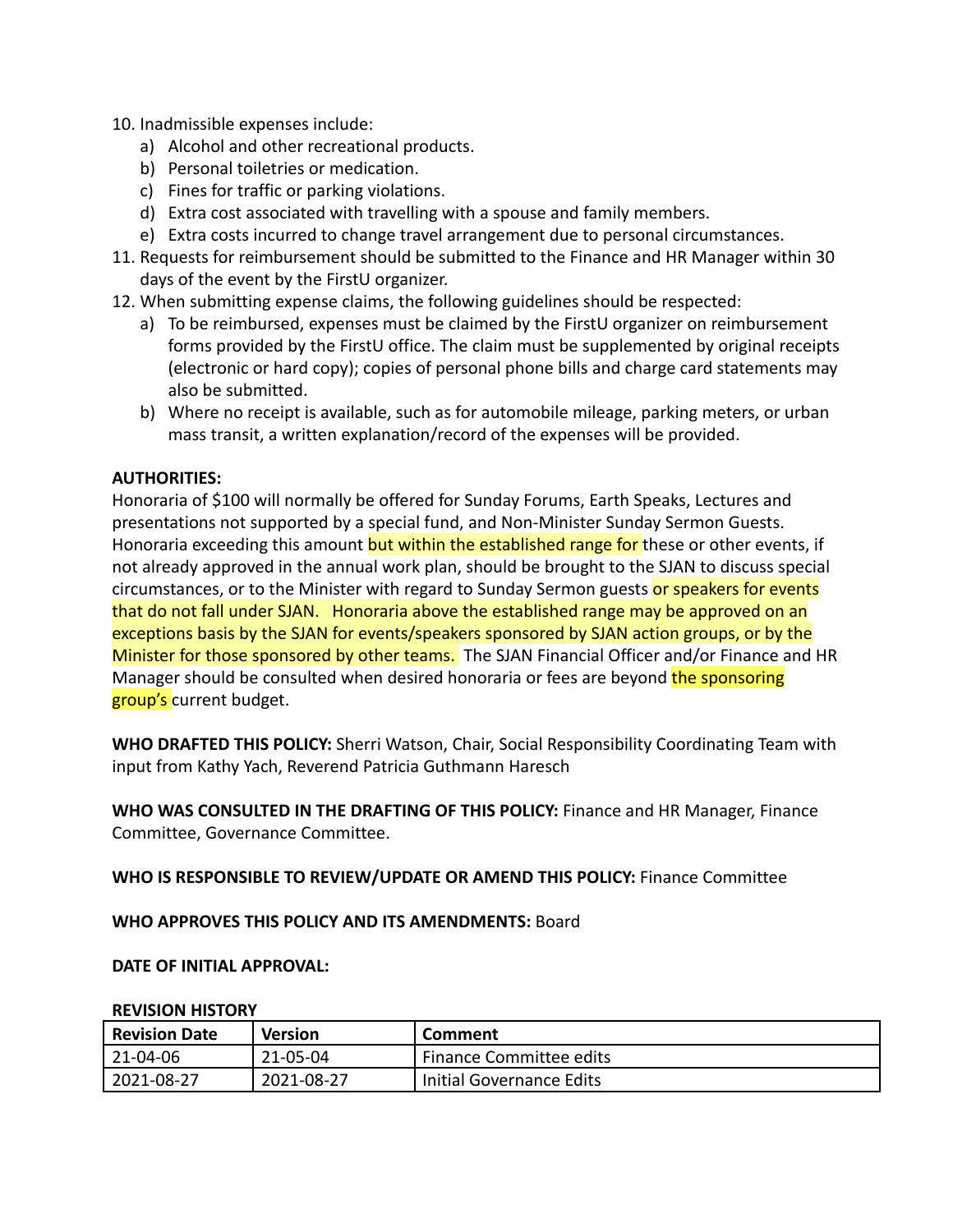### **Addendum A: MINISTER GUIDELINES 2020 (Providing Services in Ottawa)**

Keynote/Theme Talk - \$300 CDN Half Day Workshop - \$500 CDN Full Day Workshop - \$750 CDN

ky/sw/pgh/21-03-23 jd (finance committee) 21-04-06 ml (finance committee) 21-10-26

### **FP16 Addendum B: Indigenous Protocols**

#### **Invitation Protocol**

A resource compiled by Dr. Nicole Bell:

Elders are very important members of First Nation, Métis, and Inuit communities. The term Elder refers to someone who has attained a high degree of understanding of First Nation, Métis, or Inuit history, traditional teachings, ceremonies, and healing practices. Elders have earned the right to pass this knowledge on to others and to give advice and guidance on personal issues, as well as on issues affecting their communities and nations. First Nation, Métis, and Inuit peoples value their Elders and all older people, and address them with the utmost respect.

Whenever traditional feasts are held in First Nation, Métis, and Inuit communities, the Elders and older people are often asked to offer prayers to bless the events or to do the opening or closing ceremonies. They are also served first and they never have to wait in line or are left standing if chairs are unavailable.

If you are considering visiting a First Nation, Métis, or Inuit community or organizing an event with an Indigenous focus, you should consult an Elder for his or her perspective. A certain protocol should be followed when requesting an Elder's assistance. This protocol may vary from the following guidelines, which would be used for a First Nations Elder. If the Elder is Inuit or Métis, tobacco may not be offered when requesting assistance. Check first with a leader of the Elder's community to determine the proper protocol.

#### **Inviting an Elder for a Classroom Visit or for Advice**

If you want an Elder to come to your classroom to talk to students, there are certain things you should consider. When you approach an Elder, begin by offering tobacco to the Elder and asking permission to speak with him or her. Tobacco is an indigenous plant from North America and it is also one of four sacred medicines used by First Nation people in Ontario. It is used in sacred pipe ceremonies and it is offered to the sacred fire at other ceremonies. Tobacco has traditionally been given to Elders whenever a person is requesting their assistance. If the tobacco is accepted, the Elder is available to listen to your